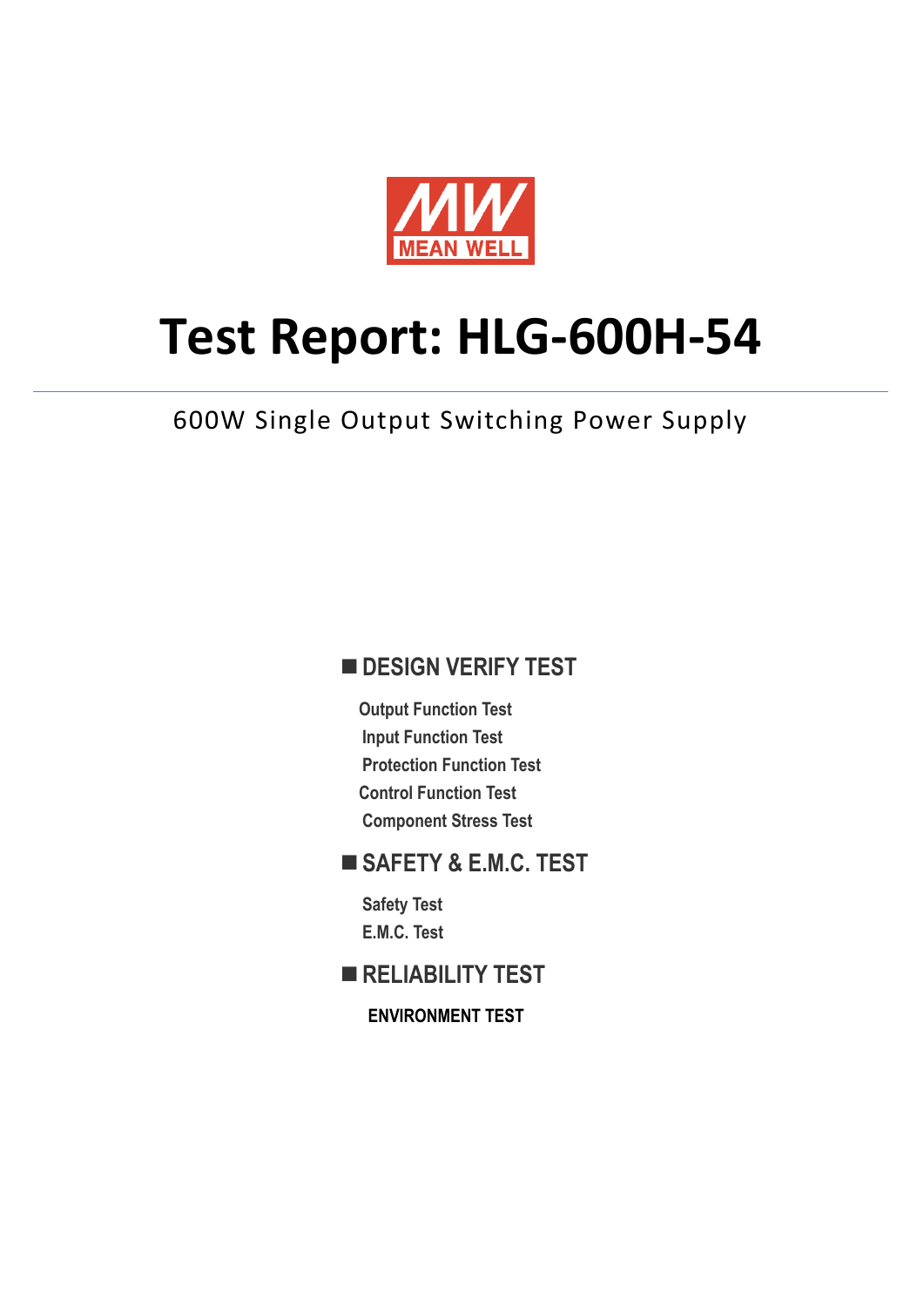

# **DESIGN VERIFY TEST**

### **OUTPUT FUNCTION TEST**

| <b>NO</b>       | <b>TEST ITEM</b>                             | <b>SPECIFICATION</b>                                    | <b>TEST CONDITION</b>                                                       | <b>RESULT</b>                       |                                                          |
|-----------------|----------------------------------------------|---------------------------------------------------------|-----------------------------------------------------------------------------|-------------------------------------|----------------------------------------------------------|
| $\mathbf{1}$    | <b>RIPPLE &amp; NOISE</b>                    | V1:350<br>mVp-p (Max)                                   | $I/P$ : 230VAC<br>O/P: FULL LOAD<br>Ta : $25^{\circ}$ C                     | V1:                                 | 115<br>mVp-p (Max)                                       |
| $\overline{2}$  | CONSTANT<br><b>CURRENT REGION</b>            | $O/P: 27 - 54V$                                         | $I/P$ : 230VAC<br>O/P: CV MODE<br>Ta : $25^{\circ}$ C                       | $CV =$<br>27V<br>$CV =$<br>53V      | $\sim$<br>11.38A<br>÷<br>11.43A                          |
| $\mathbf{3}$    | <b>OUTPUT VOLTAGE</b><br><b>ADJUST RANGE</b> | CH1: 45.9 V ~ 56.7 V                                    | $I/P$ : 230 VAC<br>I/P: 115 VAC<br>O/P: MIN LOAD<br>Ta : $25^{\circ}$ C     | 58.02<br>$V -$<br>$V \sim$<br>58.02 | 42.983<br><b>V/230 VAC</b><br>42.983<br><b>V/115 VAC</b> |
| 4               | <b>OUTPUT VOLTAGE</b><br>TOLERANCE           | $V1: -1$ %-<br>1 % (Max)                                | I/P: 100 VAC / 305 VAC<br>O/P : FULL/ MIN LOAD<br>Ta : $25^{\circ}$ C       | V1:<br>$-0.18$                      | $\%$ ~<br>%<br>0.02                                      |
| $5\phantom{.0}$ | LINE REGULATION                              | $V1: -0.5$ % ~ 0.5 % (Max)                              | $I/P$ : 100VAC ~ 305 VAC<br>O/P: FULL LOAD<br>Ta : $25^{\circ}$ C           | V1:<br>$-0.05$                      | $\%$ –<br>$\overline{0}$<br>%                            |
| 6               | <b>LOAD REGULATION</b>                       | $V1: -0.5 % ~ 0.5 %$ (Max)                              | I/P: 230 VAC<br>O/P: FULL ~MIN LOAD<br>Ta : $25^{\circ}$ C                  | V1:<br>$-0.09$                      | $\%$<br>$\%$ ~<br>0.06                                   |
| $\overline{7}$  | SET UP TIME                                  | 230VAC:<br>500<br>ms (Max)<br>115VAC:<br>ms(Max)<br>500 | $I/P$ : 230 VAC<br>$I/P$ : 115 VAC<br>O/P: FULL LOAD<br>Ta : $25^{\circ}$ C | 230VAC/<br>115VAC/                  | 92<br>ms<br>68<br>ms                                     |
| 8               | <b>RISE TIME</b>                             | 230VAC:<br>ms (Max)<br>80<br>115VAC:<br>ms (Max)<br>80  | $I/P$ : 230 VAC<br>I/P: 115 VAC<br>O/P: FULL LOAD<br>Ta : $25^{\circ}$ C    | 230VAC/<br>115VAC/                  | 16.2<br>ms<br>16<br>ms                                   |
| 9               | HOLD UP TIME                                 | 230VAC:<br>ms (TYP)<br>15<br>115VAC:<br>15<br>ms (TYP)  | $I/P: 230$ VAC<br>I/P: 115 VAC<br>O/P: FULL LOAD<br>Ta : $25^{\circ}$ C     | 230VAC/<br>115VAC/                  | 20.8<br>ms<br>20.8<br>ms                                 |
| 10              | OVER/UNDERSHOOT<br><b>TEST</b>               | $< +5\%$                                                | I/P: 230 VAC<br>O/P: FULL LOAD<br>Ta : $25^{\circ}$ C                       | TEST:                               | $\%$<br>3.33                                             |
| 11              | OUTPUT CURRENT ADJ<br><b>RANGE</b>           | CH1: 5.6 A ~11.2 A                                      | $I/P$ : 230 VAC<br>$I/P: 115$ VAC<br>O/P: MIN LOAD<br>Ta : $25^{\circ}$ C   | 12.112A<br>12.131A                  | $-4.05$ A/230VAC<br>$-4.05$ A/115Vac                     |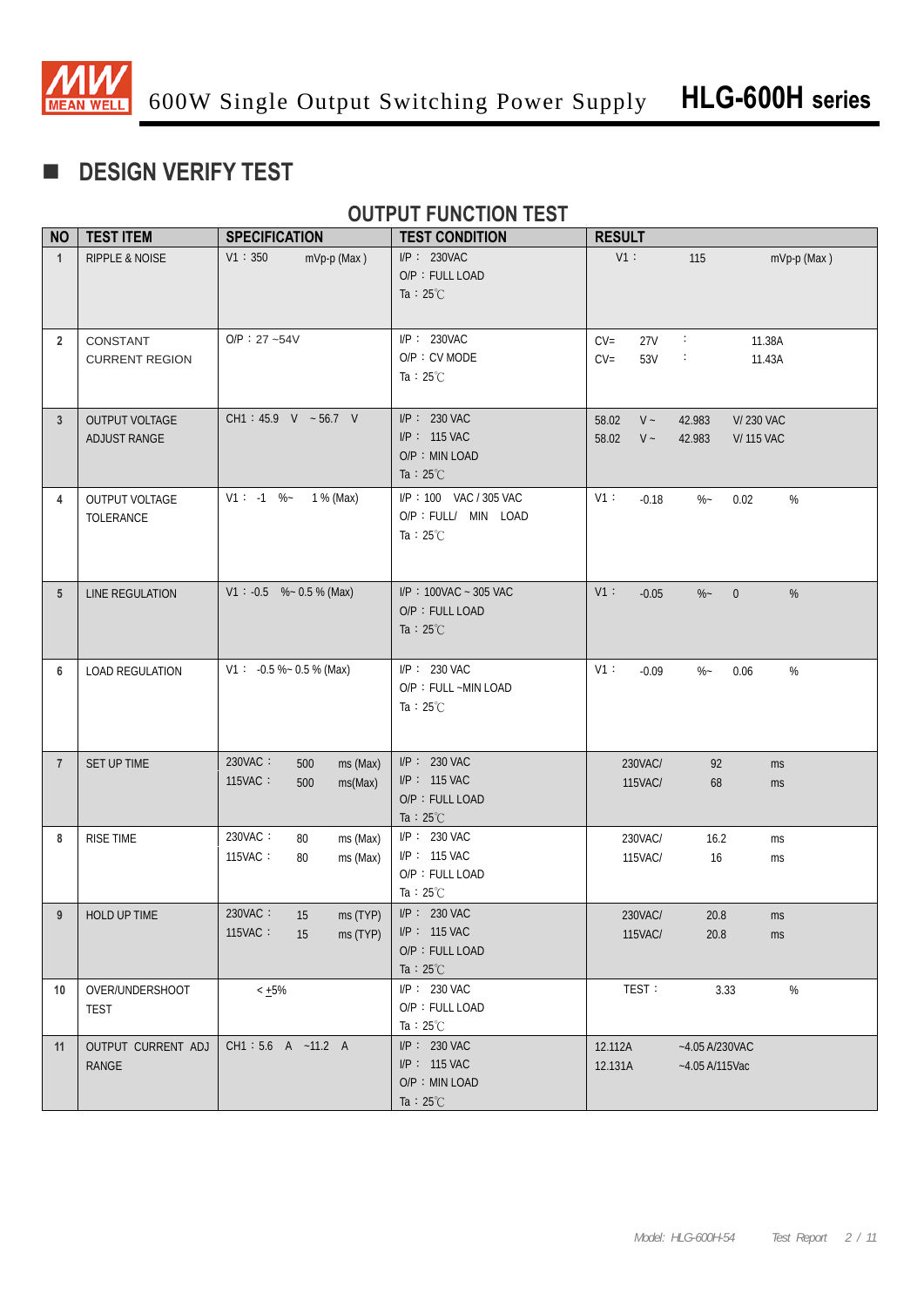

| 12 | DYNAMIC LOAD | V1: | 5400 | $mVp-p$ | $IP: 230$ VAC                       | (1)680  | $mVp-p$ |
|----|--------------|-----|------|---------|-------------------------------------|---------|---------|
|    |              |     |      |         | (1).O/P: FULL /Min LOAD 90%DUTY/    | (2)632  | mVp-p   |
|    |              |     |      |         | 1KHZ                                | (3)656  | $mVp-p$ |
|    |              |     |      |         | (2).O/P: FULL /Min LOAD 90%DUTY/    | (4)1490 | mVp-p   |
|    |              |     |      |         | 3KHZ                                |         |         |
|    |              |     |      |         | $(3)$ .O/P: FULL /Min LOAD 90%DUTY/ |         |         |
|    |              |     |      |         | 5KHZ                                |         |         |
|    |              |     |      |         | $(4)$ .O/P: FULL /Min LOAD 50%DUTY/ |         |         |
|    |              |     |      |         | 120HZ                               |         |         |
|    |              |     |      |         | Ta : $25^{\circ}$ C                 |         |         |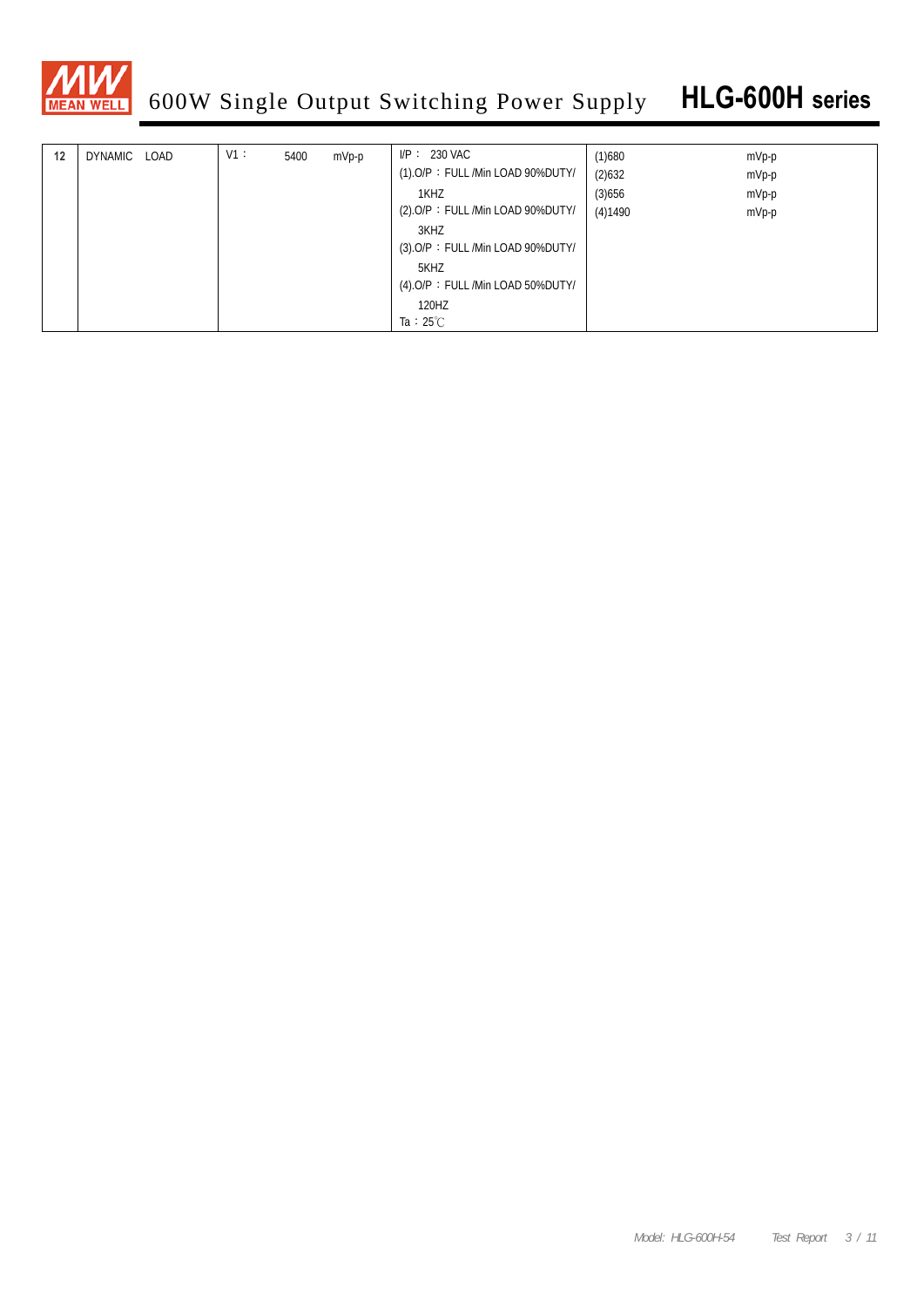

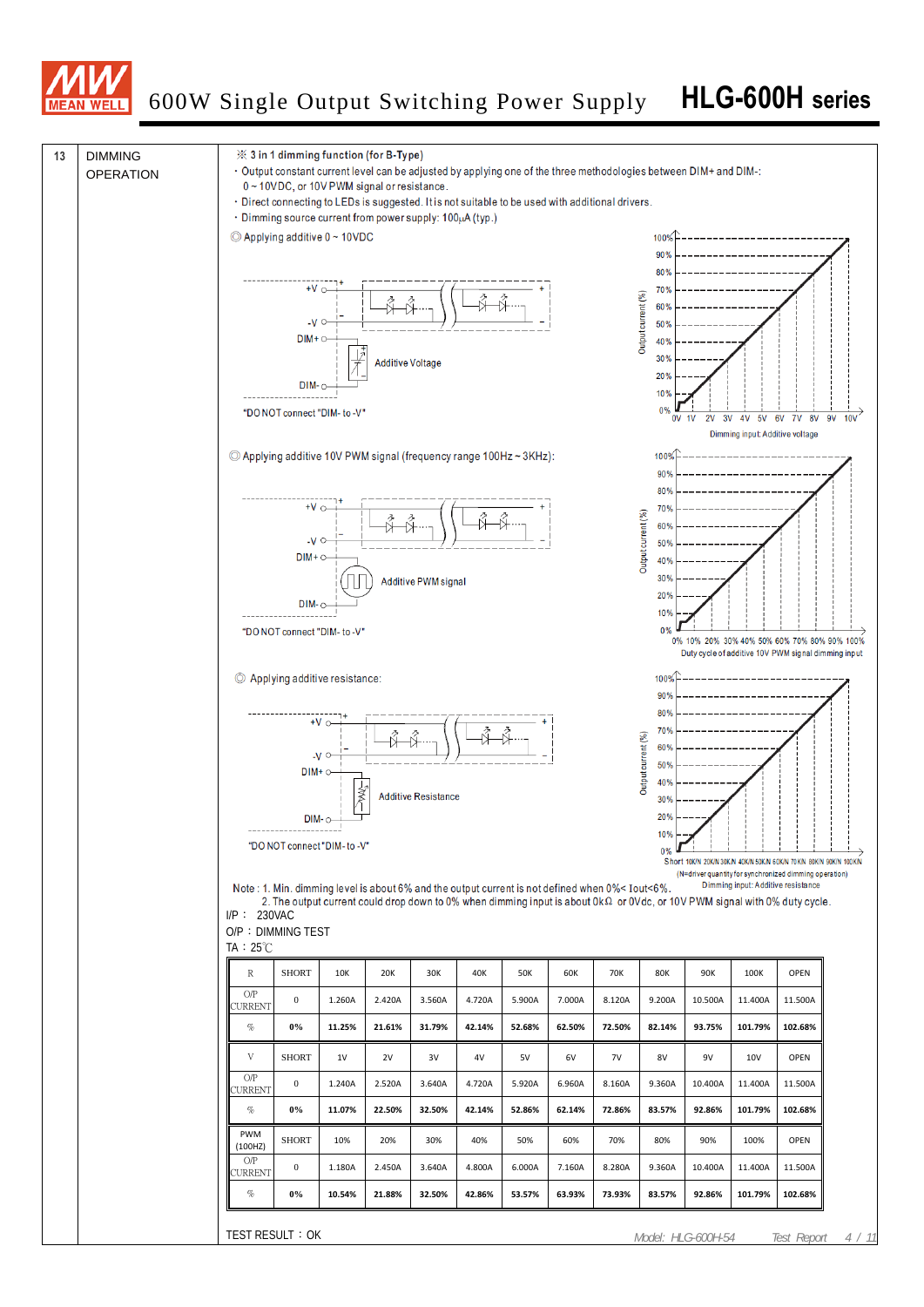

#### **INPUT FUNCTION TEST**

| <b>NO</b>      | <b>TEST ITEM</b>                | <b>SPECIFICATION</b>                               | <b>TEST CONDITION</b>         | <b>RESULT</b>                |
|----------------|---------------------------------|----------------------------------------------------|-------------------------------|------------------------------|
| $\mathbf{1}$   | <b>INPUT VOLTAGE RANGE</b>      | 90VAC~305 VAC                                      | I/P: TESTING                  | 69.325 V~305V                |
|                |                                 |                                                    | O/P: FULL LOAD                |                              |
|                |                                 |                                                    | Ta : $25^{\circ}$ C           |                              |
|                |                                 |                                                    | $I/P$ :                       | TEST: OK                     |
|                |                                 |                                                    | LOW-LINE-3V= $87$ V           |                              |
|                |                                 |                                                    | (PLEASE CHECK DERATING CURVE) |                              |
|                |                                 |                                                    | HIGH-LINE+10V=315 V           |                              |
|                |                                 |                                                    | O/P: FULL/MIN LOAD            |                              |
|                |                                 |                                                    | ON: 30 Sec. OFF: 30 Sec 10MIN |                              |
|                |                                 |                                                    | (POWER ON/OFF NO DAMAGE)      |                              |
| $\overline{2}$ | INPUT FREQUENCY                 | 47HZ ~63 HZ                                        | I/P: 100 VAC ~ 305 VAC        | TEST: OK                     |
|                | RANGE                           | NO DAMAGE OSC                                      | O/P: FULL~MIN LOAD            |                              |
|                |                                 |                                                    | Ta : $25^{\circ}$ C           |                              |
| $\mathbf{3}$   | POWER FACTOR                    | / 230 VAC(TYP)<br>0.95                             | I/P: 230 VAC                  | $PF =$<br>0.977<br>/ 230 VAC |
|                |                                 |                                                    | I/P: 115 VAC                  |                              |
|                |                                 | 0.98<br>/ 115 VAC(TYP)                             | $I/P$ : 277 VAC               | $PF =$<br>0.995<br>/ 115 VAC |
|                |                                 | /277 VAC(TYP)<br>0.93                              | O/P: FULL LOAD                | $PF=$<br>0.961<br>/ 277 VAC  |
|                |                                 |                                                    | Ta : $25^{\circ}$ C           |                              |
| 4              | <b>EFFICIENCY</b>               | 96% (TYP)                                          | I/P: 230 VAC                  | %<br>96.15                   |
|                |                                 | 96% (TYP)                                          | $I/P$ : 277 VAC               | 96.18<br>%                   |
|                |                                 |                                                    | O/P: FULL LOAD                |                              |
|                |                                 |                                                    | Ta : $25^{\circ}$ C           |                              |
| 5              | <b>INPUT CURRENT</b>            | 277V/<br>2.9<br>A (TYP)                            | $I/P$ : 277 VAC               | A/277 VAC<br>$=$<br>2.3525   |
|                |                                 | 3.3<br>A (TYP)<br>230V/                            | $I/P$ : 230 VAC               | 2.7919<br>A/230 VAC<br>$=$   |
|                |                                 | 115V/<br>$7\overline{ }$<br>A (TYP)                | I/P: 115 VAC                  | 5.6518<br>A/ 115 VAC<br>$=$  |
|                |                                 |                                                    | O/P: FULL LOAD                |                              |
|                |                                 |                                                    | Ta : $25^{\circ}$ C           |                              |
| 6              | <b>INRUSH CURRENT</b>           | 70<br>A (TYP)<br>230V/                             | $I/P: 230$ VAC                | A/ 230 VAC<br>$=$<br>54.4    |
|                |                                 | (twidth=1000us measured at 50%                     | O/P: FULL LOAD                | $T50=$<br>990<br>us          |
|                |                                 | Ipeak) COLD START                                  | Ta : $25^{\circ}$ C           |                              |
| $\overline{7}$ | LEAKAGE CURRENT                 | 0.75<br>mA/277 VAC<br>$\left\langle \right\rangle$ | $I/P$ : 277 VAC               | $L-FG:$<br>0.32<br>mA        |
|                |                                 |                                                    | O/P: Min LOAD                 | $N-FG$ :<br>0.32<br>mA       |
|                |                                 |                                                    | Ta : $25^{\circ}$ C           |                              |
| 8              | NO LOAD CONSUMPTION             | 0.5<br>W<br>$\,<\,$                                | $I/P$ : 115VAC                | W<br>0.2<br>$\,<\,$          |
|                |                                 |                                                    | $I/P$ : 230VAC                | 0.3<br>W<br>$\,<$            |
|                |                                 |                                                    | O/P: NO LOAD                  |                              |
|                |                                 |                                                    | AT REMOTE OFF                 |                              |
|                |                                 |                                                    | Ta : $25^{\circ}$ C           |                              |
| 9              | <b>TOTAL</b><br><b>HARMONIC</b> | THD< 20% when output loading                       | I/P: 115VAC                   | THD:<br>10.08                |
|                | <b>DISTORTION</b>               | ≧ 50% at 115VAC/230VAC input                       | I/P: 230VAC                   | THD:<br>9.57                 |
|                |                                 | and output loading $\geq$ 75% at                   | O/P: 50% LOAD                 |                              |
|                |                                 | 277VAC input                                       | Ta : $25^{\circ}$ C           |                              |
|                |                                 |                                                    | $I/P$ : 277VAC                | THD:<br>12.57                |
|                |                                 |                                                    | O/P: 75% LOAD                 |                              |
|                |                                 |                                                    | Ta : $25^{\circ}$ C           |                              |

#### **PROTECTION FUNCTION TEST**

| <b>NO</b> | <b>TEST ITEM</b>            | <b>SPECIFICATION</b> | <b>TEST CONDITION</b> | <b>RESULT</b>                                  |
|-----------|-----------------------------|----------------------|-----------------------|------------------------------------------------|
|           | <b>OVER LOAD PROTECTION</b> | $95\% - 108\%$       | $IP: 230$ VAC         | 101.27%/230 VAC                                |
|           |                             |                      | $IP: 115$ VAC         | 101.27%/115 VAC                                |
|           |                             |                      | $O/P$ : TESTING       | limiting,<br>Constant<br>current<br>recovers   |
|           |                             |                      | Ta : $25^{\circ}$ C   | automatically after fault condition is removed |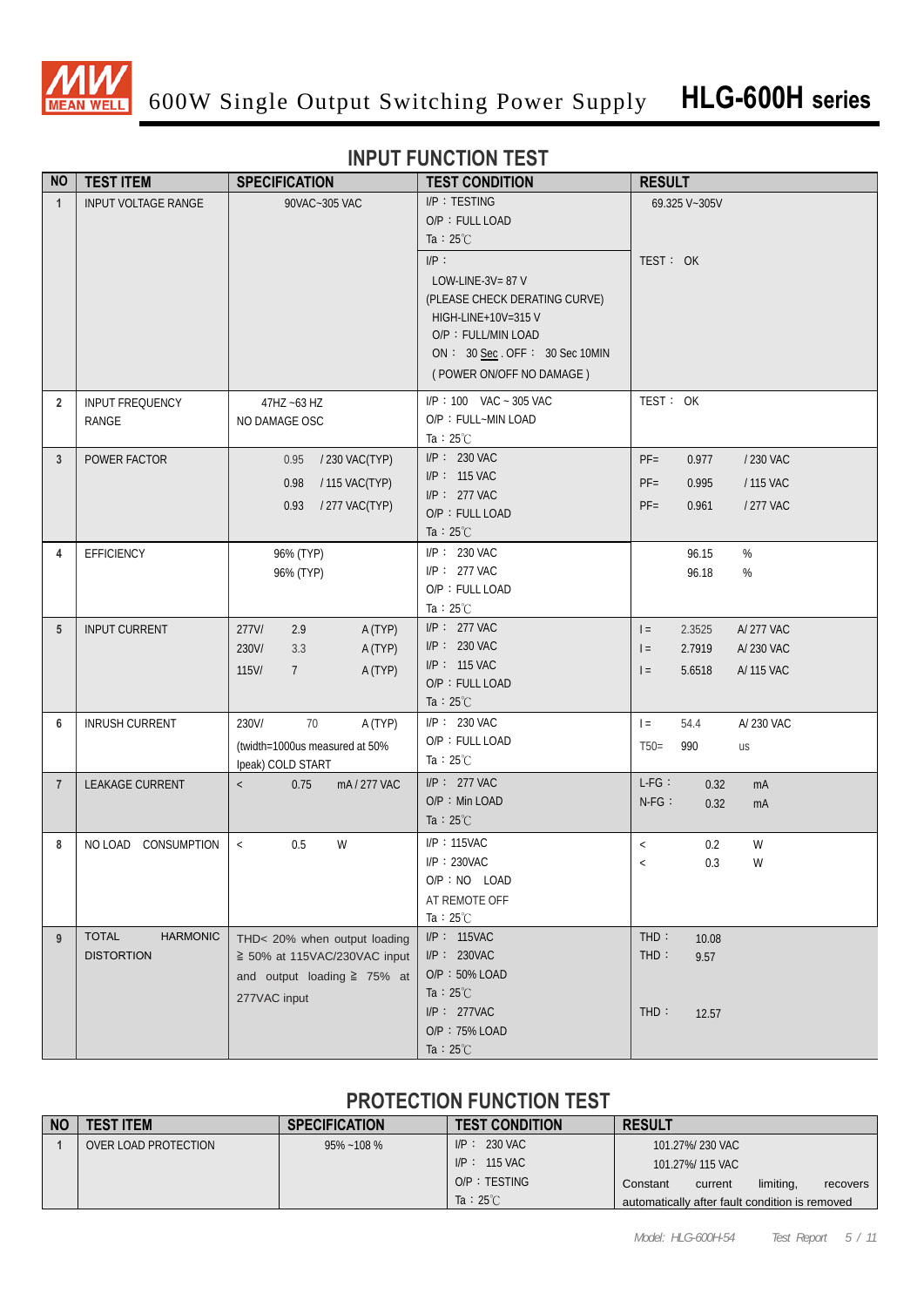

# 600W Single Output Switching Power Supply **HLG-600H series**

| 2 | OVER VOLTAGE PROTECTION     | CH1: 59<br>$V - 63$ V                  | $I/P: 230$ VAC<br>$I/P: 115$ VAC<br>$O/P : MIN$ LOAD<br>Ta : $25^{\circ}$ C | 61.34V/230 VAC<br>61.34V/115 VAC<br>Shut down o/p voltage, re-power on to recover                           |
|---|-----------------------------|----------------------------------------|-----------------------------------------------------------------------------|-------------------------------------------------------------------------------------------------------------|
| 3 | OVER TEMPERATURE PROTECTION | NO DAMAGE                              | $I/P: 230$ VAC<br>O/P: FULL LOAD                                            | O.T.P. Active<br>Shut down o/p voltage, re-power on to recover                                              |
| 4 | SHORT PROTECTION            | SHORT EVERY OUTPUT<br>1 HOUR NO DAMAGE | $I/P: 305$ VAC<br>O/P: FULL LOAD<br>Ta : $25^{\circ}$ C                     | NO DAMAGE<br>limiting,<br>Constant<br>current<br>recovers<br>automatically after fault condition is removed |

#### **CONTROL FUNCTION TEST**

| <b>NO</b> | <b>TEST ITEM</b> | <b>SPECIFICATION</b>                                             | <b>TEST CONDITION</b>                    | <b>RESULT</b>                                                              |
|-----------|------------------|------------------------------------------------------------------|------------------------------------------|----------------------------------------------------------------------------|
|           | REMOTE CONTROL   | Power on : "Hi" (Open circuit)<br>or ">2 ~ $5V"$                 | $I/P: 230$ VAC<br>$O/P$ : FULL LOAD      | POWER ON<br>1.45<br>$V - 5$<br>V<br>$V - 1.3$<br>POWER OFF<br>0<br>V       |
|           |                  | Power off : "Low" (Short circuit)                                | Ta: $25^{\circ}$ C                       |                                                                            |
|           | 5V STANDBY       | or "<0 $\sim$ 0.5V"<br>5V@0.5A TOLERANCE±5% RIPPLE<br>$100mVp-p$ | $I/P: 230$ VAC<br>$I/P: 115$ VAC         | <b>VAC</b><br>4.958V<br>26mVp-p/230<br><b>VAC</b><br>4.957V<br>26mVp-p/115 |
|           |                  |                                                                  | $O/P$ : FULL LOAD<br>Ta : $25^{\circ}$ C |                                                                            |

#### **COMPONENT STRESS TEST**

| <b>NO</b>      | <b>TEST ITEM</b>                  | <b>SPECIFICATION</b>    | <b>TEST CONDITION</b>           | <b>RESULT</b> |      |        |
|----------------|-----------------------------------|-------------------------|---------------------------------|---------------|------|--------|
| 1              | <b>Power Transistor</b>           | Q 12 Rated              | $I/P$ : High-Line +3V = 308 V   | (1)           | 462  | $\vee$ |
|                | (D to S) or (C to E) Peak Voltage | 600 V/20 A              | O/P: (1) Full Load Turn on      | (2)           | 452  | $\vee$ |
|                |                                   |                         | (2) Output Short                | (3)           | 444  | $\vee$ |
|                |                                   |                         | (3) Full load continue          |               |      |        |
|                |                                   |                         | Ta: $25^{\circ}$ C              |               |      |        |
| $\overline{2}$ | Diode Peak Voltage                | Q100 Rated              | $I/P$ : High-Line +3V = 308 V   | (1)           | 118  | $\vee$ |
|                |                                   | 150 V /117 A            | O/P: (1) Full Load Turn on      | (2)           | 112  | $\vee$ |
|                |                                   |                         | (2) Output Short                | (3)           | 116  | $\vee$ |
|                |                                   |                         | (3) Full load continue          |               |      |        |
|                |                                   |                         | Ta : $25^{\circ}$ C             |               |      |        |
| 3              | Input Capacitor Voltage           | Rated<br>C <sub>5</sub> | $I/P$ : High-Line +3V = 308 V   | (1)           | 442  | V      |
|                |                                   | 220 u / 450V/105 °C     | O/P: (1) Full Load Turn on /Off | (2)           | 440  | V      |
|                |                                   | SURGE VOLTAGE 495V      | (2) Min load Turn on /Off       | (3)           | 452  | V      |
|                |                                   |                         | (3) Full Load /Min load         |               |      |        |
|                |                                   |                         | Change                          |               |      |        |
|                |                                   |                         | Ta : $25^{\circ}$ C             |               |      |        |
| $\overline{4}$ | Control IC Voltage Test           | Rated<br>U <sub>2</sub> | $I/P$ : High-Line +3V = 308 V   | (1)           | 13.9 | V      |
|                |                                   | <b>MAX 16</b><br>V      | O/P: (1) Full Load Turn on /Off | (2)           | 13.9 | V      |
|                |                                   | MIN 8.85V               | (2) Min load Turn on /Off       | (3)           | 14.1 | V      |
|                |                                   |                         | (3) Full Load /Min load         |               |      |        |
|                |                                   |                         | Change                          |               |      |        |
|                |                                   |                         | Ta : $25^{\circ}$ C             |               |      |        |
| 5              | <b>Power Transistor</b>           | Rated<br>Q <sub>1</sub> | $I/P$ : High-Line +3V = 308 V   | (1)           | 464  | $\vee$ |
|                | (D to S) or (C to E) Peak Voltage | 600V /20.2 A            | O/P: (1) Full Load Turn on      | (2)           | 454  | $\vee$ |
|                |                                   |                         | (2) Output Short                | (3)           | 464  | $\vee$ |
|                |                                   |                         | (3) Full load continue          |               |      |        |
|                |                                   |                         | Ta: $25^{\circ}$ C              |               |      |        |

*Model: HLG-600H-54 Test Report 6 / 11*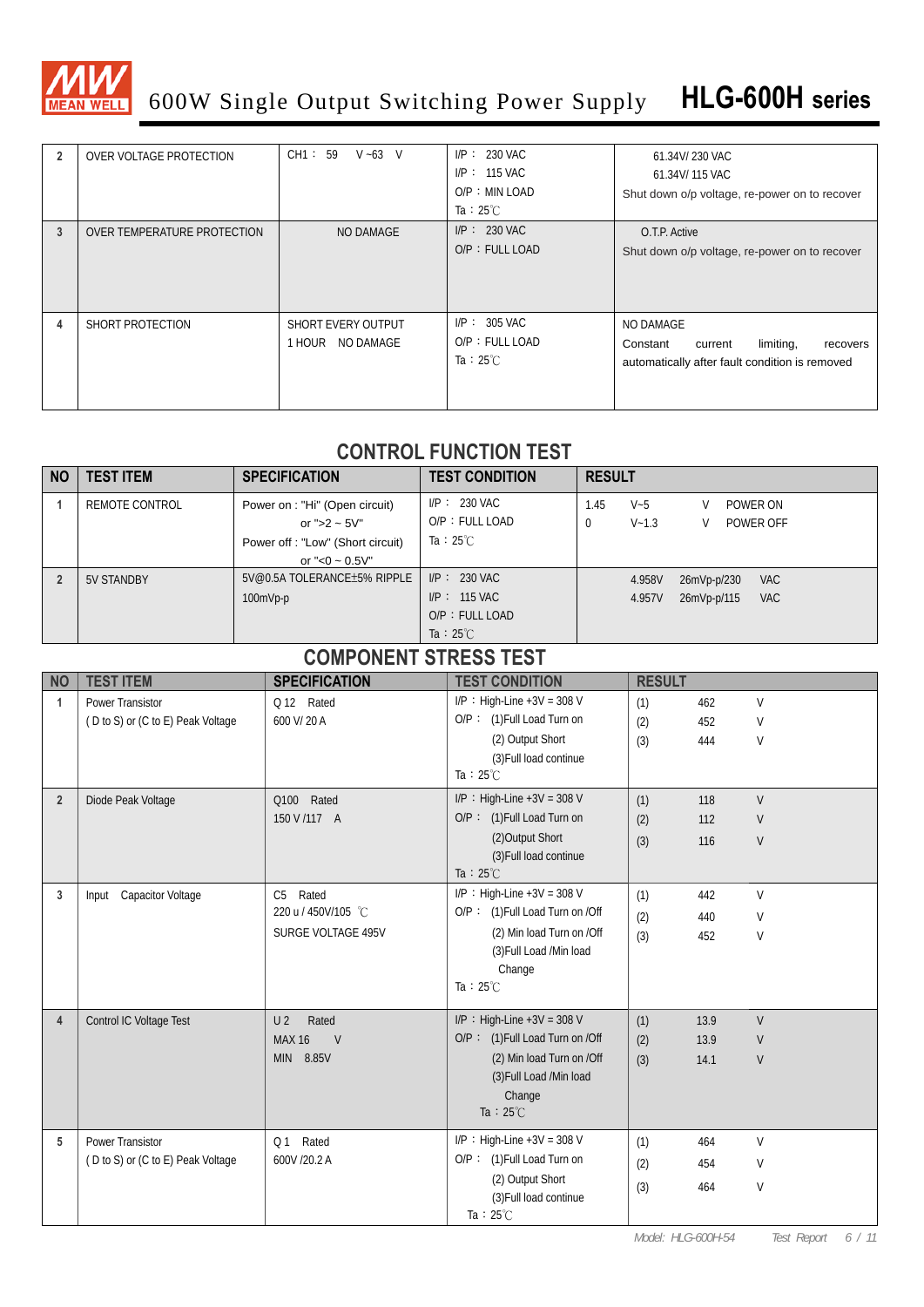

## **SAFETY & E.M.C. TEST**

#### **SAFETY TEST**

| <b>NO</b>      | <b>TEST ITEM</b>            | <b>SPECIFICATION</b>             | <b>TEST CONDITION</b>                         | <b>RESULT</b> |      |    |
|----------------|-----------------------------|----------------------------------|-----------------------------------------------|---------------|------|----|
|                | <b>WITHSTAND VOLTAGE</b>    | $I/P-O/P$ : $3.75KVAC/min$       | $I/P$ -O/P: $4KVAC/min$                       | $I/P-O/P$ :   | 3.41 | mA |
|                |                             | $I/P-FG: 2$ KVAC/min             | $I/P-FG: 2.4$ KVAC/min                        | $IP-FG$ :     | 2.88 | mA |
|                |                             | $O/P-FG: 0.5$ KVAC/min           | $O/P-FG: 0.6$ KVAC/min<br>Ta : $25^{\circ}$ C | $O/P-FG$ :    | 3.62 | mA |
|                |                             |                                  |                                               | NO DAMAGE     |      |    |
| $\overline{2}$ | <b>ISOLATION RESISTANCE</b> | $I/P$ -O/P: 500VDC>100M $\Omega$ | $I/P-O/P$ :<br><b>VDC</b><br>500              | $I/P-O/P$ :   | 30   | GΩ |
|                |                             | $I/P-FG: 500VDC>100M\Omega$      | $I/P-FG$ :<br><b>VDC</b><br>500               | $I/P-FG$ :    | 17.1 | GΩ |
|                |                             | $O/P-FG: 500VDC>100M\Omega$      | $O/P-FG$ :<br>500 VDC                         | $O/P-FG$ :    | 30   | GΩ |
|                |                             |                                  | Ta: $25^{\circ}$ C/70%RH                      | NO DAMAGE     |      |    |
| 3              | <b>GROUNDING CONTINUITY</b> | FG(PE) TO CHASSIS                | 40A/2min                                      | 21            | mΩ   |    |
|                |                             | OR TRACE < $100 \text{ m}\Omega$ | Ta: 25℃ / 70%RH                               |               |      |    |

#### **E.M.C TEST**

| <b>NO</b>      | <b>TEST ITEM</b>                             | <b>SPECIFICATION</b>                                                                | <b>TEST CONDITION</b>  | <b>RESULT</b>         |
|----------------|----------------------------------------------|-------------------------------------------------------------------------------------|------------------------|-----------------------|
| 1              | <b>HARMONIC</b>                              | EN61000-3-2                                                                         | $I/P$ : 230 VAC/50HZ   | PASS                  |
|                |                                              | <b>CLASS A</b>                                                                      | O/P: FULL LOAD         |                       |
|                |                                              | <b>CLASSC</b>                                                                       | Ta : $25^{\circ}$ C    |                       |
| $\overline{2}$ | <b>CONDUCTION</b>                            | EN55015                                                                             | $I/P$ : 230 VAC (50HZ) | <b>PASS</b>           |
|                |                                              | <b>CLASS B</b>                                                                      | $O/P$ : FULL/50% LOAD  | Test by certified Lab |
|                |                                              |                                                                                     | Ta : $25^{\circ}$ C    |                       |
| 3              | <b>RADIATION</b>                             | EN55015                                                                             | $I/P$ : 230 VAC (50HZ) | PASS                  |
|                |                                              | <b>CLASS B</b>                                                                      | O/P: FULL LOAD         | Test by certified Lab |
|                |                                              |                                                                                     | Ta : $25^{\circ}$ C    |                       |
| 4              | E.S.D                                        | EN61000-4-2                                                                         | $I/P$ : 230 VAC/50HZ   | CRITERIA A            |
|                |                                              | <b>INDUSTRY</b>                                                                     | O/P: FULL LOAD         |                       |
|                |                                              | AIR: 8KV / Contact: 4KV                                                             | Ta : $25^{\circ}$ C    |                       |
|                |                                              |                                                                                     |                        |                       |
| 5              | E.F.T                                        | EN61000-4-4                                                                         | I/P: 230 VAC/50HZ      | CRITERIA A            |
|                |                                              | <b>INDUSTRY</b>                                                                     | O/P: FULL LOAD         |                       |
|                |                                              | INPUT: 2KV                                                                          | Ta : $25^{\circ}$ C    |                       |
| 6              | <b>SURGE</b>                                 | IEC61000-4-5                                                                        | I/P: 230 VAC/50HZ      | CRITERIA A            |
|                |                                              | <b>INDUSTRY</b>                                                                     | O/P: FULL LOAD         |                       |
|                |                                              | $L-N$ : $2KV$                                                                       | Ta : $25^{\circ}$ C    |                       |
|                |                                              | $L.N-PE: 4KV$                                                                       |                        |                       |
|                | Test by certified Lab & Test Report Prepare. |                                                                                     |                        |                       |
| $\overline{7}$ |                                              | Any contradictions of the test results, please refer to the latest EMC test report. |                        |                       |
|                |                                              |                                                                                     |                        |                       |

# **RELIABILITY TEST**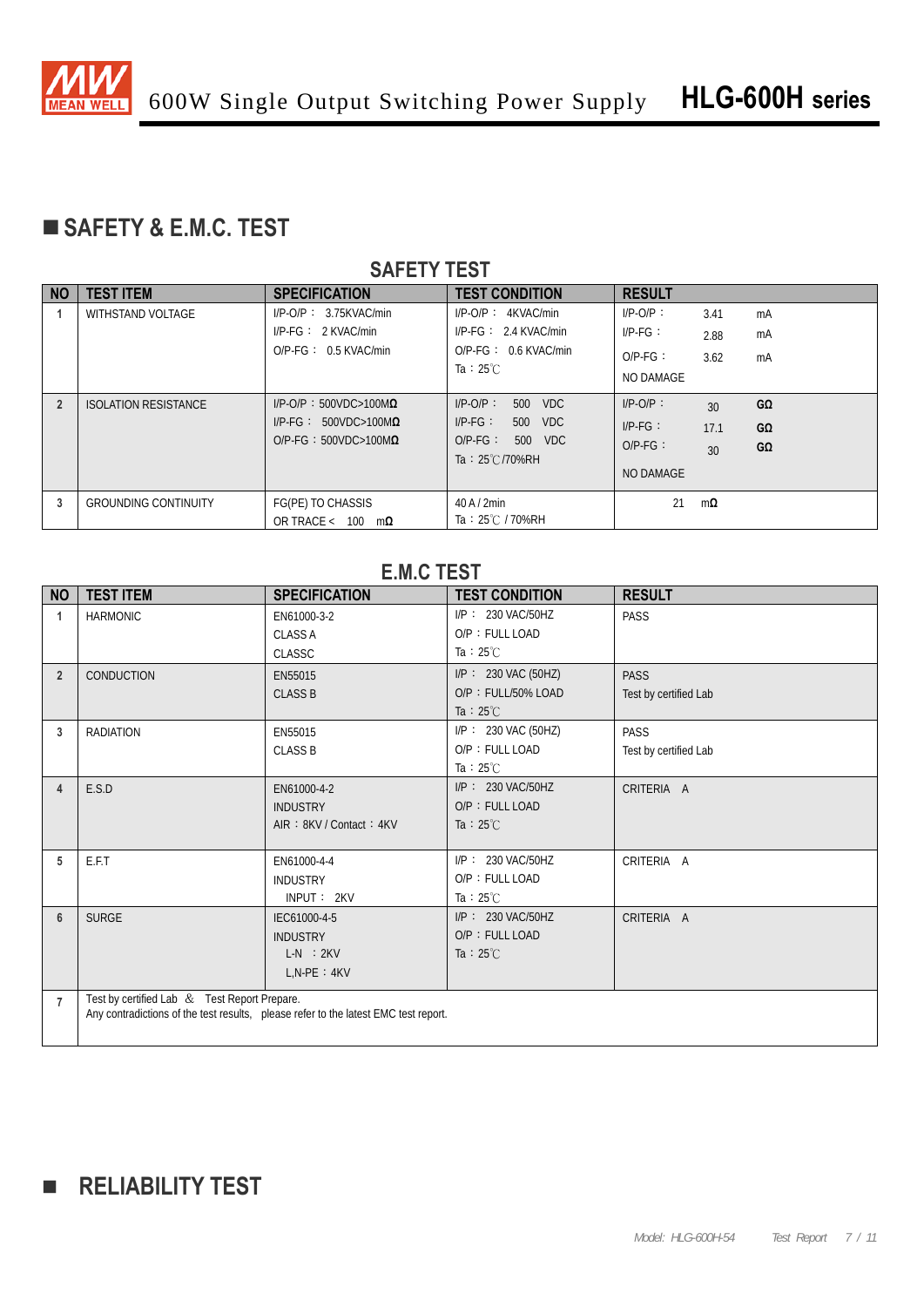

#### **ENVIRONMENT TEST**

| <b>NO</b>      | <b>TEST ITEM</b>         | <b>SPECIFICATION</b>                                                         |                | <b>TEST CONDITION</b>                       |                               | <b>RESULT</b>              |  |
|----------------|--------------------------|------------------------------------------------------------------------------|----------------|---------------------------------------------|-------------------------------|----------------------------|--|
| $\mathbf{1}$   | TEMPERATURE RISE TEST    | MODEL:<br>HLG-600H-24                                                        |                |                                             |                               |                            |  |
|                |                          | 1. ROOM AMBIENT BURN-IN: 2.5 HRS                                             |                |                                             |                               |                            |  |
|                |                          | $I/P$ : 230VAC O/P: FULL LOAD Ta= 29 °C                                      |                |                                             |                               |                            |  |
|                |                          | 2. HIGH AMBIENT BURN-IN: 14.5HRS                                             |                |                                             |                               |                            |  |
|                |                          | I/P: 230VAC O/P: FULL LOAD Ta= 61.9 °C                                       |                |                                             |                               |                            |  |
|                |                          |                                                                              |                |                                             |                               |                            |  |
|                |                          |                                                                              | N <sub>O</sub> | Position                                    | ROOM AMBIENT                  | <b>HIGH AMBIENT</b>        |  |
|                |                          |                                                                              |                | BD1                                         | Ta= 29 $^{\circ}$ C<br>66.7°C | Ta= $61.9$ °C<br>95.9°C    |  |
|                |                          |                                                                              | 1              |                                             | 63.4°C                        | 92.7°C                     |  |
|                |                          |                                                                              | $\overline{2}$ | C <sub>10</sub><br>ZNR3                     | 64.0°C                        | $93.3^{\circ}$ C           |  |
|                |                          |                                                                              | 3              | C <sub>2</sub>                              | $60.3^{\circ}$ C              | 89.7°C                     |  |
|                |                          |                                                                              | $\overline{4}$ | LF3                                         | $61.2^{\circ}$ C              | $90.6^{\circ}$ C           |  |
|                |                          |                                                                              | 5              |                                             | 63.6°C                        | 93.0°C                     |  |
|                |                          |                                                                              | 6              | Q1<br>L2                                    | 65.6°C                        | 95.6°C                     |  |
|                |                          |                                                                              | $\overline{7}$ |                                             |                               |                            |  |
|                |                          |                                                                              | 8              | L <sub>3</sub><br>T1                        | 65.6°C<br>72.5°C              | 95.6°C<br>103.8°C          |  |
|                |                          |                                                                              | 9              |                                             | 69.3°C                        | 99.9°C                     |  |
|                |                          |                                                                              | 10             | T <sub>2</sub>                              |                               |                            |  |
|                |                          |                                                                              | 11             | C <sub>5</sub><br>RTH <sub>2</sub>          | 61.0°C<br>62.8°C              | 90.4°C<br>92.7°C           |  |
|                |                          |                                                                              | 12             |                                             | 65.8°C                        |                            |  |
|                |                          |                                                                              | 13             | D9                                          | 65.5°C                        | $96.0^{\circ}$ C<br>95.9°C |  |
|                |                          |                                                                              | 14             | Q13                                         | 64.9°C                        | 96.0°C                     |  |
|                |                          |                                                                              | 15             | C115<br>C124                                | 63.4°C                        | 94.3°C                     |  |
|                |                          |                                                                              | 16             |                                             | 59.2°C                        | 89.0°C                     |  |
|                |                          |                                                                              | 17             | C140<br>LF100                               | 64.0°C                        | 95.0°C                     |  |
|                |                          |                                                                              | 18             | U1                                          | 59.0°C                        | 88.5°C                     |  |
|                |                          |                                                                              | 19             | U <sub>2</sub>                              | 59.9°C                        | 89.1°C                     |  |
|                |                          |                                                                              | 20             | C560                                        | 62.6°C                        | 92.0°C                     |  |
|                |                          |                                                                              | 21             | C562                                        | 62.6°C                        | $92.4^{\circ}$ C           |  |
|                |                          |                                                                              | 22             | C510                                        | $62.0^{\circ}$ C              | $91.5^{\circ}$ C           |  |
|                |                          |                                                                              | 23             | C <sub>523</sub>                            | $62.4^{\circ}$ C              | $91.6^{\circ}$ C           |  |
|                |                          |                                                                              | 24             |                                             |                               |                            |  |
| $\overline{2}$ | LOW TEMPERATURE          | TURN ON AFTER 2 HOUR                                                         |                | $I/P$ : 230VAC/115VAC                       |                               | TEST: OK                   |  |
|                | <b>TURN ON TEST</b>      |                                                                              |                | O/P: 95 % LOAD<br>$-45^{\circ}$ C<br>$Ta =$ |                               |                            |  |
|                |                          |                                                                              |                |                                             |                               |                            |  |
| 3              | <b>HIGH HUMIDITY</b>     | AFTER 12 HOURS                                                               |                | $I/P$ : 305 VAC                             |                               | TEST: OK                   |  |
|                | HIGH TEMPERATURE         | IN CHAMBER ON                                                                |                | O/P: FULL LOAD                              |                               |                            |  |
|                | HIGH VOLTAGE             | CONTROL 55 °C                                                                |                | Ta= $55^{\circ}$ C                          |                               |                            |  |
|                | TURN ON TEST             | NO DAMAGE                                                                    |                | HUMIDITY= 95 %R.H                           |                               |                            |  |
|                |                          |                                                                              |                |                                             |                               |                            |  |
| $\overline{4}$ | TEMPERATURE              | $\pm$ 0.03 %/°C (0~55°C)                                                     |                | $I/P$ : 230 VAC                             |                               | $+0.01\%$ (0~55°C)         |  |
|                | COEFFICIENT              |                                                                              |                | O/P: FULL LOAD                              |                               |                            |  |
|                |                          |                                                                              |                |                                             |                               |                            |  |
|                |                          |                                                                              |                |                                             |                               |                            |  |
| 5              | STORAGE TEMPERATURE TEST | 1. Thermal shock Temperature: $-45^{\circ}\text{C} \sim +90^{\circ}\text{C}$ |                |                                             |                               | OK                         |  |
|                |                          | 2. Temperature change rate $:25^{\circ}C$ / MIN                              |                |                                             |                               |                            |  |
|                |                          | 3. Dwell time low and high temperature : 30 MIN/EACH                         |                |                                             |                               |                            |  |
|                |                          | 4. Total test cycle: 5 CYCLE                                                 |                |                                             |                               |                            |  |
|                |                          | 5. Input/Output condition: STATIC                                            |                |                                             |                               |                            |  |
|                |                          |                                                                              |                |                                             |                               |                            |  |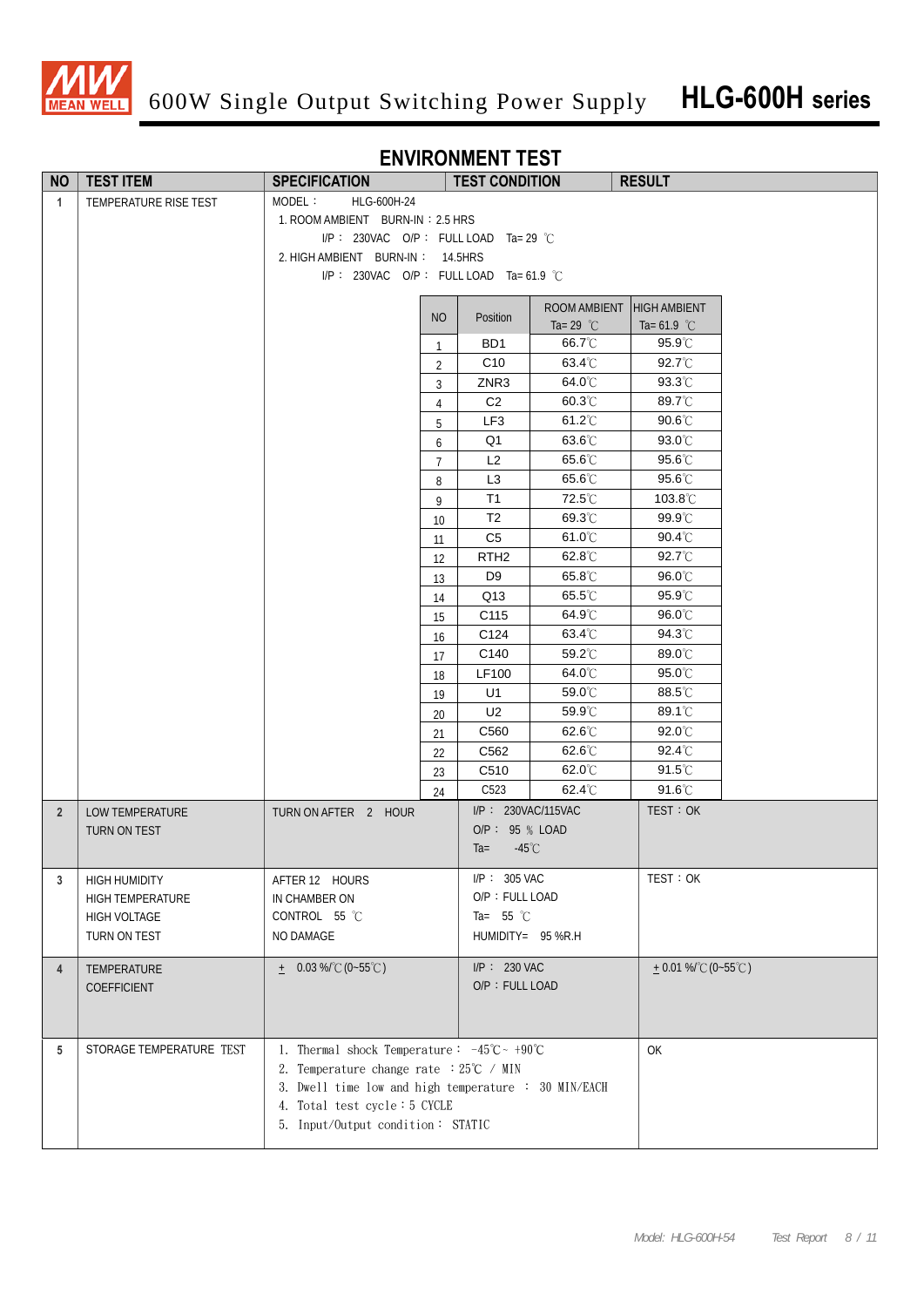

| $6\phantom{1}6$ | THERMAL SHOCK TEST              | 1. Thermal shock Temperature: $-45^{\circ}\text{C} \sim +60^{\circ}\text{C}$<br>2. Temperature change rate $:25^{\circ}\text{C}$ / MIN<br>3. Dwell time low and high temperature : 30 MIN/EACH<br>4. Total test cycle: 10 CYCLE<br>5. Input/Output condition: 230VAC/Full Load AC ON/OFF TEST<br>turn on 58sec ; turn off 2sec | OK                                                     |
|-----------------|---------------------------------|--------------------------------------------------------------------------------------------------------------------------------------------------------------------------------------------------------------------------------------------------------------------------------------------------------------------------------|--------------------------------------------------------|
| 7               | <b>VIBRATION TEST</b>           | 1 Carton & 1 Set<br>(1) Waveform: Sine Wave<br>(2) Frequency: $10-500$ Hz<br>(3) Sweep Time: 12min/sweep cycle<br>(4) Acceleration: 5G<br>(5) Test Time: 72min in each axis (X.Y.Z)<br>(6) Ta : $25^{\circ}$ C                                                                                                                 | TEST: OK                                               |
| 8               | CAPACITOR<br><b>LIFE CYCLE</b>  | HLG-600H-12: SUPPOSE C115 IS THE MOST CRITICAL COMPONENT<br>(1) I/P: 230VAC O/P: FULL LOAD Tc= 75 °C LIFE TIME<br>(2) I/P : 230VAC O/P : 75% LOAD Tc= 75℃ LIFE TIME<br>(3) I/P: 230VAC O/P: 50% LOAD Tc=75°C LIFE TIME                                                                                                         | 76146HRS<br>(1)<br>90715HRS<br>(2)<br>(3)<br>108717HRS |
| 9               | <b>MTBF</b>                     | Conducted by Parts Stress Analysis Prediction<br>76.9K hrs min. MIL-HDBK-217F (25°C)                                                                                                                                                                                                                                           |                                                        |
| 10              | <b>Ongoing Reliability Test</b> | $I/P$ : 230VAC O/P : FULL LOAD TA=50°C<br>Demonstration Mean Time Between Failure: 62,000 hours                                                                                                                                                                                                                                |                                                        |

#### Auto Test System Data Model Name : HLG-600H-54

| <b>SETUP TIME</b>     |         | SPEC:              | $230$ Vac: | 500            | $Unit:$ (ms) |
|-----------------------|---------|--------------------|------------|----------------|--------------|
|                       |         |                    | 115Vac:    | 500            |              |
| <b>Test Condition</b> |         | <b>TEST RESULT</b> |            | <b>VERDICT</b> |              |
| Vin(Vac)              | Fin(HZ) |                    |            |                |              |
| 230                   | OU      | 52.00              |            | <b>PASS</b>    |              |
|                       | ou      | 58.00              |            | PASS           |              |

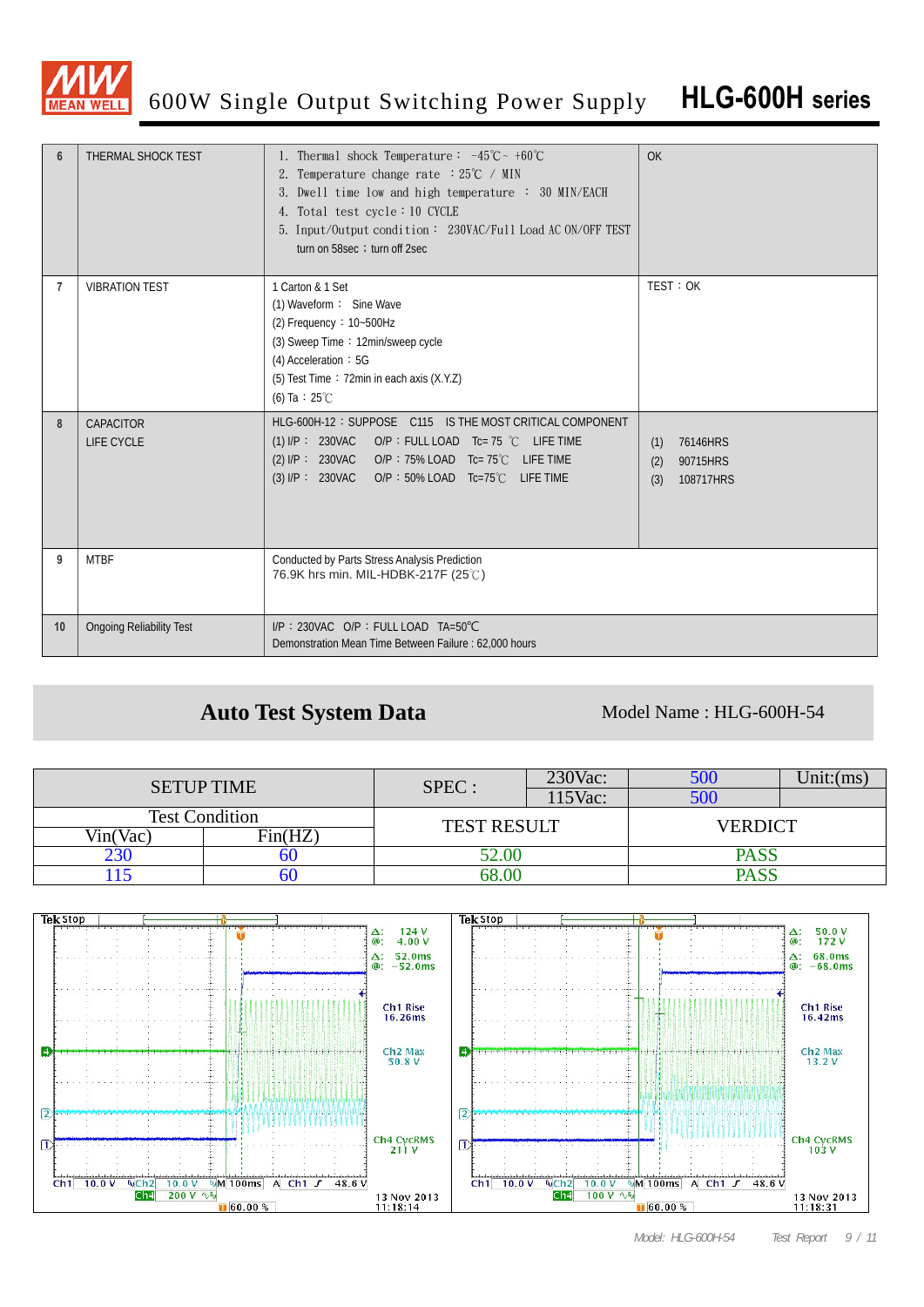

| Extended Name = Normal-H Vac/60Hz $@$ Full   | Extended Name = Normal-L Vac/60Hz $@$ Full   |
|----------------------------------------------|----------------------------------------------|
| LOAD                                         | <b>LOAD</b>                                  |
| <b>SET UP TIME &amp; Inrush Current TEST</b> | <b>SET UP TIME &amp; Inrush Current TEST</b> |
| INPUT=230VAC/60HZ @ FULL LOAD                | INPUT=115VAC/60HZ @ FULL LOAD                |
| CH1 : Output Voltage                         | CH1 : Output Voltage                         |
| CH2: Inrush Current                          | CH <sub>2</sub> : Inrush Current             |
| CH4 : AC Input Voltage                       | CH4 : AC Input Voltage                       |

|                       |         | SPEC :             | 230Vac: | ου             | ∪nıt:(ms |  |
|-----------------------|---------|--------------------|---------|----------------|----------|--|
| <b>RISE TIME</b>      |         |                    | 115Vac: | ou             |          |  |
| <b>Test Condition</b> |         | <b>TEST RESULT</b> |         | <b>VERDICT</b> |          |  |
| Vin(Vac)              | Fin(HZ) |                    |         |                |          |  |
| 230                   | UU      | 6.20               |         | <b>PASS</b>    |          |  |
|                       | υu      | 6.00               |         | <b>PASS</b>    |          |  |



| <b>HOLD UP TIME</b>   |         | SPEC:              | $230$ Vac: |                | Unit:(ms) |  |
|-----------------------|---------|--------------------|------------|----------------|-----------|--|
|                       |         |                    | 115Vac:    |                |           |  |
| <b>Test Condition</b> |         | <b>TEST RESULT</b> |            | <b>VERDICT</b> |           |  |
| Vin(Vac)              | Fin(HZ) |                    |            |                |           |  |
| 230                   |         | 20.80              |            | <b>PASS</b>    |           |  |
|                       | DU      | 20.80              |            | <b>PASS</b>    |           |  |